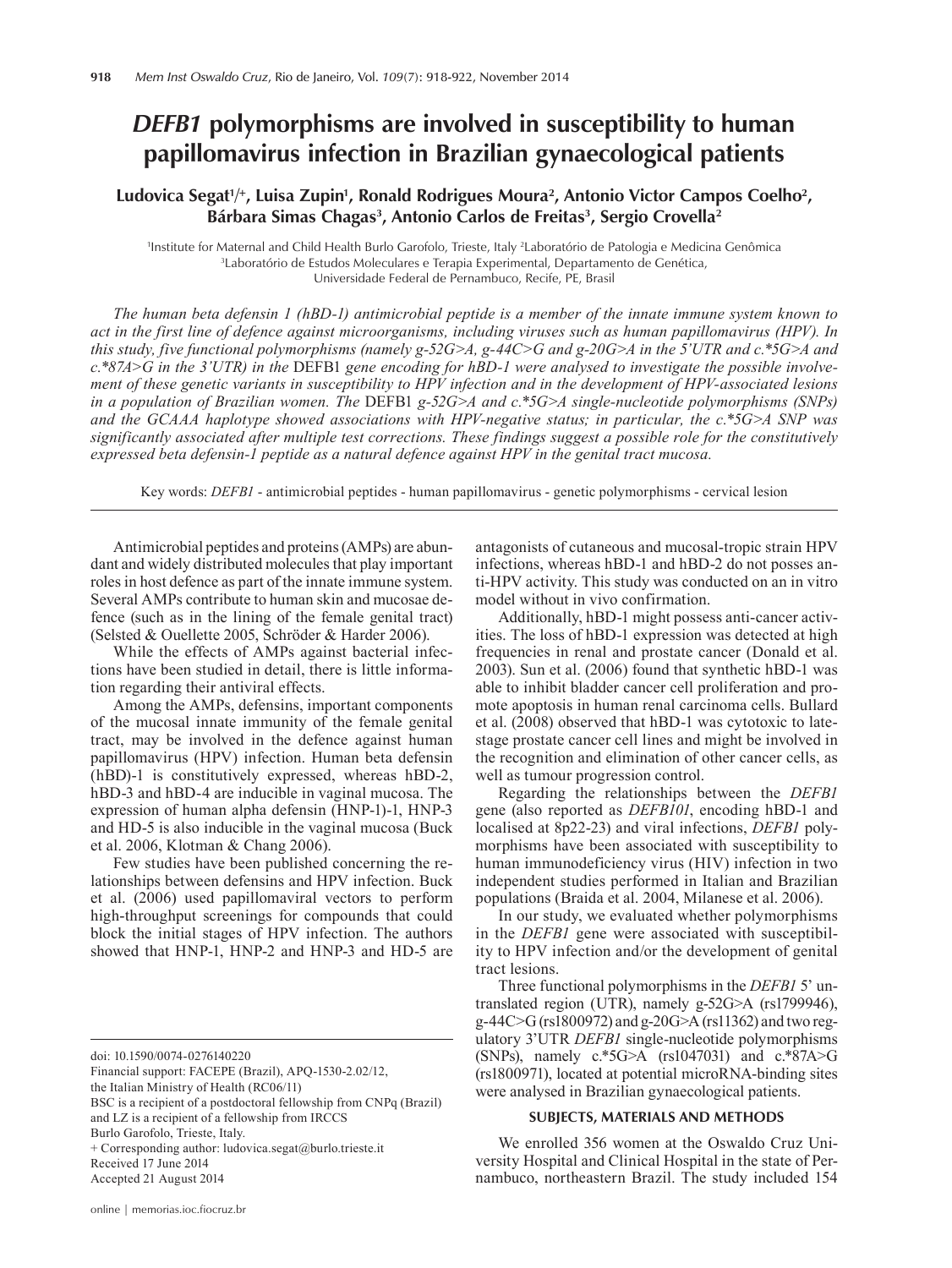HPV-infected women (mean age, 36.3 years; range, 16- 70 years): 40 women with normal cytology (no lesions), 48 women with cervical intraepithelial neoplasia (CIN) grade I, 28 women with CIN II, 25 women with CIN III and 13 women with cervical cancer.

The control group consisted of 202 women (mean age, 36.5 years; range, 18-65 years) with normal cytology and HPV-negative status [healthy controls (HCs)]; no information was available concerning the possible exposure of the HCs to HPV. All of the women were from the same geographical area (Recife metropolitan region), were HIV-negative and were not being treated with immunosuppressive medication.

We evaluated the genomic ancestries of the patients and controls following the methodology of Kosoy et al. (2009), with an in-house modification consisting of the genotyping of 12 genetic ancestry markers (Coelho et al. 2014, unpublished observations). The cases and controls presented the following similar distributions of genomic contribution: approximately 60% contribution from European, 23% from African and 17% from Amerindian ancestral populations.

*DNA isolation and HPV typing* - Genomic DNA was extracted from cervical swabs using the DNeasy Blood and Tissue Kit (Qiagen Inc, USA) in accordance with the manufacturer's manual.

HPV typing was performed by polymerase chain reaction (PCR)-based amplification of the viral *L1* gene fragment using the MY09/11 degenerate primers (Manos et al. 1989, Karlsen et al. 1996).

*DEFB1 genotyping* - The three *DEFB1* polymorphisms in the 5'UTR and the two in the 3'UTR were genotyped using Taqman (Life Technologies, USA) allele-specific fluorescent probes C 11636795 20 (g52-G>A), C\_11636794\_10 (g-44C>G), C\_11636793\_20<br>(g-20G>A), C\_8845558\_10 (c.\*5G>A) and  $(g-20G>A)$ , C  $\overline{8845558}$  10 (c.\*5G>A) and C\_\_\_8845559\_10 (c.\*87A>G) on the ABI 7500 SDS real-time PCR platform (Life Technologies). The genotyping results were checked by direct sequencing of 50 randomly chosen amplicons and a 100% concordance rate was achieved.

*Statistical analysis* - The allele and genotype frequencies of the *DEFB1* polymorphisms were calculated by direct gene counting; the haplotype frequencies and linkage disequilibrium (LD) were computed using Arlequin software v.3.5 (Excoffier & Lischer 2010) and Haploview (Barrett et al. 2005).

Fisher's exact test was used to test the differences between the proportions of the study groups (comparing the allele, the genotype in general, the dominant models and the haplotype frequencies using 2 x 2 and 3 x 2 contingency tables, as appropriate) and the odds ratios (ORs) and 95% confidence intervals (CIs) for the comparisons were calculated. Adjustments for multiple tests were performed using several correction methods (Supplementary data). R software v.3.0.0 (R Development Core Team 2013) was employed for the statistical analyses.

*Research ethics* - The study procedures were performed in accordance with the ethical standards of the Declaration of Helsinki. The Federal University of Pernambuco (Recife, Brazil) and the University of Pernambuco Research Ethical committees approved this study (protocol CAAE 03606212.7.0000.5208, HUOC/PRO-CAPE 64/2010). Written informed consent was obtained from all of the patients and controls.

#### **RESULTS**

The five *DEFB1* gene polymorphisms were in Hardy-Weinberg equilibrium (HWE) in the group of HPV patients and in the subgroups stratified according to the cervical lesions (HPV-positive patients without lesions, HPV-positive patients with CIN I, CIN II or CIN III lesions and HPV-positive patients with cervical cancer); among the HCs, the rs1800972 (g-44C>G) and rs1800971 (c.\*87A>G) polymorphisms were in HWE, whereas the others were not (Table).

Initially, the five frequency distributions of the SNPs in the HPV patients and the HCs were compared.

The 5'UTR rs1799946 (g-52G>A) G/G genotype was more frequent among the healthy subjects than in the HPV patients and was thus associated with protection against HPV infection when compared to the G/A genotype (uncorrected  $p = 0.02$ ; CI = 0.33-0.94; OR = 0.56). The allele distribution was similar between the two groups.

The 3'UTR rs1047031 (c.\*5G>A) A allele was more frequently observed in the HCs than in the HPV patients and was associated with the absence of HPV infection



Haploview output of linkage disequilibrium (LD) across *DEFB1* gene in Brazilian women. The figure illustrates on top the single-nucleotide polymorphisms (SNPs) that were genotyped in this study. On the bottom, each square represents a pair-wise LD relationship between two SNPs (with D' values depicted within the box).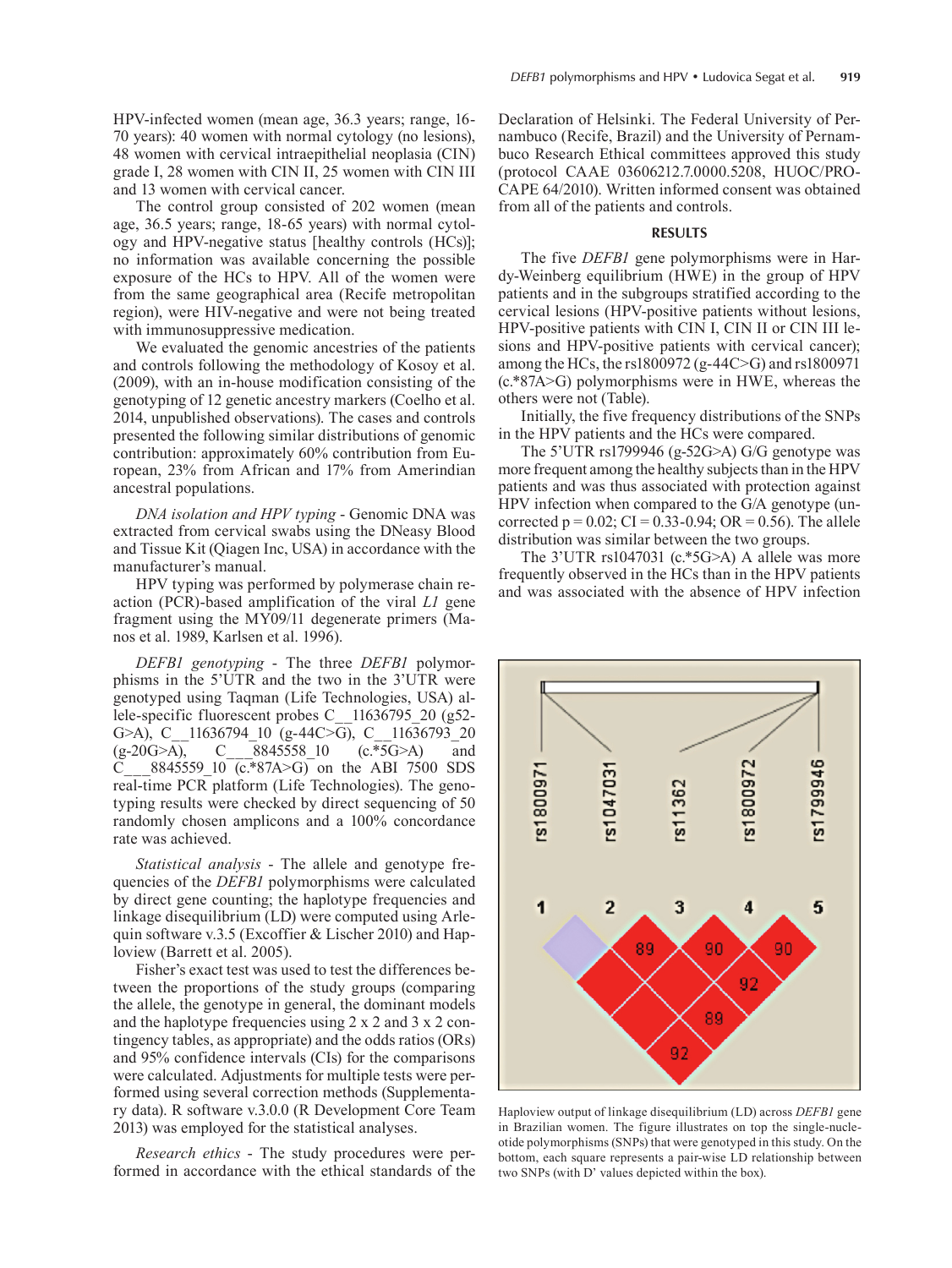|                                                     | HC                           | <b>HPV</b>                 |                                               |  |  |
|-----------------------------------------------------|------------------------------|----------------------------|-----------------------------------------------|--|--|
|                                                     | $(n = 202)$                  | $(n = 154)$                | HPV vs. $HC^a$                                |  |  |
| DEFB1                                               | $n$ (%)                      | $n$ (%)                    |                                               |  |  |
|                                                     |                              |                            |                                               |  |  |
| g-52G>A rs1799946                                   |                              |                            | ref                                           |  |  |
| G                                                   | 223 (0.55)                   | 160(0.52)                  | $p = 0.40$ ; CI = 0.83-1.55; OR = 1.13        |  |  |
| A                                                   | 181 (0.45)                   | 148 (0.48)                 |                                               |  |  |
| ${\rm G/G}$                                         | 69 (0.34)                    | 38 (0.25)                  | ref                                           |  |  |
| $\mathrm{G}/\mathrm{A}$                             | 85 (0.42)                    | 84 (0.54)                  | $p = 0.02$ ; CI = 1.06-3.05; OR = 1.79        |  |  |
| $\rm A/A$                                           | 48 (0.24)                    | 32(0.21)                   | $p = 0.54$ ; CI = 0.64-2.29; OR = 1.21        |  |  |
| $G/A + A/A$                                         | 133 (0.66)                   | 116(0.75)                  | $p = 0.06$ ; CI = 0.97-2.61; OR = 1.58        |  |  |
| <b>HWE</b>                                          | $\chi^2$ = 4.40; p = 0.03    | $\chi^2$ = 1.32; p = 0.25  |                                               |  |  |
| g-44C>G rs1800972                                   |                              |                            |                                               |  |  |
| $\mathsf C$                                         | 334 (0.83)                   | 254 (0.82)                 | ref                                           |  |  |
| ${\bf G}$                                           | 70(0.17)                     | 54(0.18)                   | $p = 1.00$ ; CI = 0.67-1.53; OR = 1.01        |  |  |
| C/C                                                 | 140(0.69)                    | 106(0.69)                  | ref                                           |  |  |
| $\mathrm{C/G}$                                      | 54(0.27)                     | 42(0.27)                   | $p = 1.00$ ; CI = 0.62-1.70; OR = 1.03        |  |  |
| G/G                                                 | 8(0.04)                      | 6(0.04)                    | $p = 1.00$ ; CI = 0.27-3.37; OR = 0.99        |  |  |
| $C/G + G/G$                                         | 62(0.31)                     | 48 (0.31)                  | $p = 1.00$ ; CI = 0.63-1.65; OR = 1.02        |  |  |
| <b>HWE</b>                                          | $\gamma^2 = 0.09$ ; p = 0.34 | $\chi^2 = 0.50$ ; p = 0.48 |                                               |  |  |
| g-20G>A rs11362                                     |                              |                            |                                               |  |  |
| ${\bf G}$                                           | 253(0.63)                    | 201(0.65)                  | ref                                           |  |  |
| $\mathbf{A}$                                        | 151(0.37)                    | 107(0.35)                  | $p = 0.48$ ; CI = 0.65-1.23; OR = 0.89        |  |  |
| ${\rm G/G}$                                         | 86 (0.43)                    | 64(0.42)                   | ref                                           |  |  |
| $\mathrm{G}/\mathrm{A}$                             | 81 (0.40)                    | 73 (0.47)                  | $p = 0.42$ ; CI = 0.75-1.95; OR = 1.21        |  |  |
| A/A                                                 | 35(0.17)                     | 17(0.11)                   | $p = 0.25$ ; CI = 0.31-1.32; OR = 0.65        |  |  |
| $G/A + A/A$                                         | 116(0.57)                    | 90 (0.58)                  | $p = 0.91$ ; CI = 0.67-1.63; OR = 1.04        |  |  |
| <b>HWE</b>                                          | $\chi^2$ = 4.15; p = 0.04    | $\chi^2$ = 0.32; p = 0.57  |                                               |  |  |
| c.*5G>A rs1047031                                   |                              |                            |                                               |  |  |
| ${\bf G}$                                           | 346 (0.86)                   | 286 (0.93)                 | ref                                           |  |  |
| $\mathbf{A}$                                        | 58 (0.14)                    | 22(0.07)                   | $p = 0.003$ ; CI = 0.26-0.78; OR = 0.46       |  |  |
| ${\mathrm G}/{\mathrm G}$                           | 154(0.76)                    | 134(0.87)                  | ref                                           |  |  |
| $\mathrm{G}/\mathrm{A}$                             | 38(0.19)                     | 18(0.12)                   | $p = 0.05$ ; CI = 0.28-1.03; OR = 0.54        |  |  |
| A/A                                                 | 10(0.05)                     | 2(0.01)                    | $p = 0.07$ ; CI = 0.02-1.11; OR = 0.23        |  |  |
| $G/A + A/A$                                         | 48 (0.24)                    | 20(0.13)                   | $p = 0.01$ ; CI = 0.26-0.87; OR = 0.48        |  |  |
| <b>HWE</b>                                          | $\chi^2$ = 11.15; p = 0.001  | $\chi^2$ = 2.18; p = 0.14  |                                               |  |  |
| c.*87A>G rs1800971                                  |                              |                            |                                               |  |  |
|                                                     |                              | 276 (0.90)                 | ref                                           |  |  |
| A<br>${\bf G}$                                      | 363 (0.90)                   |                            |                                               |  |  |
|                                                     | 41(0.10)                     | 32(0.10)                   | $p = 1.00$ ; CI = 0.61-1.72; OR = 1.03<br>ref |  |  |
| A/A                                                 | 163(0.81)                    | 124(0.81)                  |                                               |  |  |
| $\ensuremath{\mathcal{A}}/\ensuremath{\mathcal{G}}$ | 37(0.18)                     | 28(0.18)                   | $p = 1.00$ ; CI = 0.55-1.77; OR = 0.99        |  |  |
| G/G                                                 | 2(0.01)                      | 2(0.01)                    | $p = 1.00$ ; CI = 0.09-18.35; OR = 1.31       |  |  |
| $A/G + G/G$                                         | 39 (0.19)                    | 30(0.19)                   | $p = 1.00$ ; CI = 0.57-1.77; OR = 1.01        |  |  |
| <b>HWE</b>                                          | $\chi^2$ = 0.003; p = 0.95   | $\chi^2$ = 0.08; p = 0.77  |                                               |  |  |
| Haplotypes                                          |                              |                            |                                               |  |  |
| <b>ACGGA</b>                                        | 132(0.33)                    | 113(0.37)                  | ref                                           |  |  |
| $\mathsf{GCAGA}$                                    | 90(0.22)                     | 84 (0.27)                  | $p = 0.69$ ; CI = 0.72-1.64; OR = 1.09        |  |  |
| GGGGA                                               | 68 (0.17)                    | 53 (0.17)                  | $p = 0.74$ ; CI = 0.57-1.44; OR = 0.91        |  |  |
| <b>GCAAA</b>                                        | 55 $(0.13)$                  | 21(0.07)                   | $p = 0.005$ ; CI = 0.24-0.80; OR = 0.45       |  |  |
| <b>ACGGG</b>                                        | 39(0.10)                     | 32(0.10)                   | $p = 0.89$ ; CI = 0.54-1.68; OR = 0.96        |  |  |
| Others                                              | 20(0.05)                     | 5(0.02)                    | $p = 0.02$ ; CI = 0.08-0.84; OR = 0.29        |  |  |

TABLE *DEFB1* polymorphisms allele, genotype and haplotype counts (and frequencies) in healthy controls (HC) and human papillomavirus (HPV) patients

*a*: uncorrected p-values; CI: confidence interval; HWE: Hardy Weinberg equilibrium; OR: odds ratio.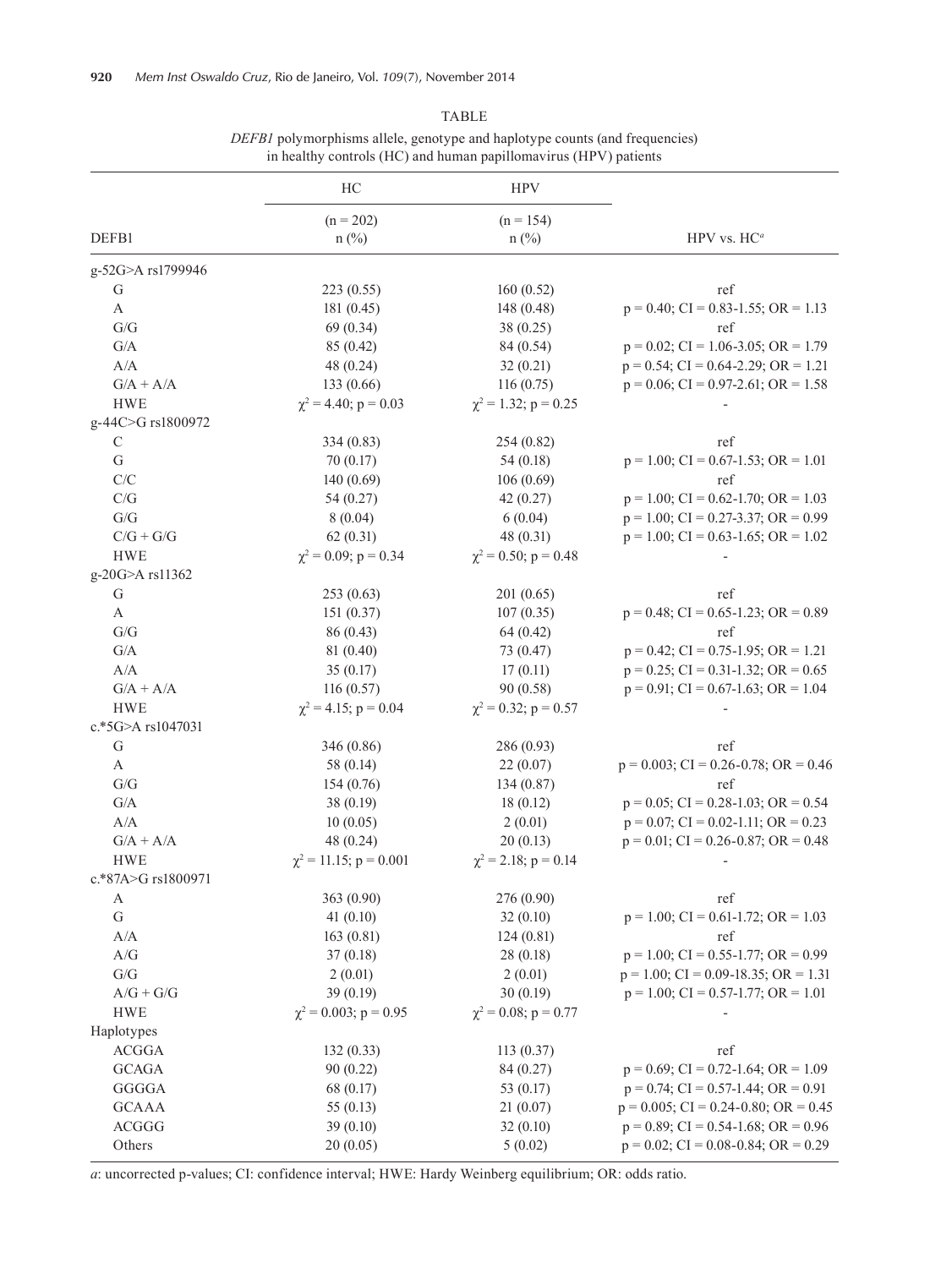(uncorrected  $p = 0.003$ ; CI = 0.26-0.78; OR = 0.46). The genotype distributions presented a similar trend, with the A/A and G/A genotypes being more frequent among the HCs and the G/G genotype being more represented among the patients, according to a dominant genetic model for the A allele (A/A plus A/G vs. G/G; uncorrected p =  $0.01$ ; OR =  $0.48$ ; CI =  $0.26 - 0.87$ ). The c.\*5G>A association remained statistically significant (corrected  $p < 0.05$ ) after correcting for the multiple tests using several correction methods (Supplementary data).

The 5'UTR g-44C>G, g-20G>A and 3'UTR rs1800971 alleles and genotype distributions showed no significant differences between the patients and controls.

The five polymorphisms were in LD ( $p < 0.01$ , D' > 0.91) and combined to form five major haplotypes (frequency  $> 0.01$ ) and other minor haplotypes (frequency  $\leq$ 0.01) (Figure, Table).

The GCAAA haplotype was more frequent in the HCs than in the HPV patient group and was associated with HPV-negative status when compared to the ACG-GA haplotype ( $p = 0.005$ ; CI = 0.24-0.80; OR = 0.45). These haplotypes differed for the g-52G>A, g-20G>A and c.\*5G>A polymorphisms (Table).

No differences were observed for the *DEFB1* allele, genotype and haplotype frequencies between the patients and controls when the patients were stratified according to cervical lesion grade (data not shown).

# **DISCUSSION**

The possible involvement of hBD-1 in HPV-related diseases has been described. Elevated expression levels of this defensin (with hBD-2 and 3) have been reported in papillomavirus-induced lesions (Chong et al. 2006) and, more recently, in condylomata acuminata (Erhart et al. 2011).

Hubert et al. (2007) observed diminished expression levels of hBD-2 in high-grade squamous intraepithelial lesions and in squamous cell carcinomas compared with that in normal keratinocytes. The authors demonstrated that defensins are able to recruit dendritic cells (DCs) in organotypic cultures of HPV-transformed keratinocytes maintained in vitro or grafted in vivo, suggesting that these molecules might restore some immune functions that are altered during cervical carcinogenesis. In the Hubert et al. (2007) study, *DEFB1* gene expression and the capacities of hBD-1 to recruit DCs and to restore the immune functions in HPV-infected cells were not evaluated.

In our study, we demonstrated an association between two *DEFB1* polymorphisms, g-52G>A and c.\*5G>A and one haplotype, GCAAA, with susceptibility to HPV infection in women from Northeast Brazil.

The g-52G>A G/G genotype, c.5\*G>A A allele and GCAAA haplotype (presenting the g-52G>A G and c.5\*G>A A alleles) were associated with the absence of HPV infection; they were observed in the HCs more than in the HPV patients. The g-52G>A and c.\*5G>A polymorphisms, as well as the g-20G>A polymorphism, were not in HWE among the HCs. The deviation from HWE was not due to genotyping errors because the genotyping was performed using Taqman assays and the quality of the method was confirmed by direct sequencing of 50 randomly chosen amplicons, with a 100% rate of concordance being achieved. If genotyping errors occurred for a specific SNP, we would expect to find such errors in all of the groups, not only in the controls. Additionally, inbreeding, non-random mating, ethnicity, different genetic backgrounds and genetic drifting could be reasonably excluded in our case. Considering the reduced sample size and the small deviation from HWE only in the controls, we could assume that these deviations from HWE were random.

The associations reported in our study were quite weak and the statistical significance of the differences was lost for the g-52G>A SNP and the GCAAA haplotype after correcting for multiple testing. These differences could be indicative of the involvement of the *DEFB1* gene in HPV susceptibility, considering that applying the standard methods of correction for multiple testing might be overly stringent and might fail to recognise single small effects, such as those expected by a single gene in a multifactorial complex disease, such as HPV infection, in which several factors (i.e., genetic and environmental) are involved.

We are confident of our results because, regardless of the relatively low numbers of individuals analysed and the deviation from the HWE in the controls, the c.5\*G>A SNP was significantly associated with HPV infection after applying several methods of correction.

To the best of our knowledge, no previous studies have investigated the possible association between *DEFB1* polymorphisms and HPV infection. Casalicchio et al. (2014) recently reported an association between the *DEFB1* g-52G>A A/A genotype and protection against the development of atypical squamous cells of undetermined significance lesions in Italian gynaecological patients.

In our study, the *DEFB1* g-52G>A polymorphism was not associated with the development or grade of cervical lesions/cancer, nor were any of the other investigated SNPs; however, the *DEFB1* g-52G>A polymorphism was associated with the absence of HPV infection.

The lack of association between *DEFB1* polymorphisms and the grade of cervical lesions/cancer that we reported could be a result of the small number of subjects analysed for each category and further studies in larger groups are needed to exclude the possible role of *DEFB1* in HPV-related disease progression.

Our results suggest the involvement of *DEFB1* polymorphisms*,* in particular that of the c.5\*G>A SNP, in the susceptibility of women from Northeast Brazil to HPV infection.

The functional effect of the c.5\*A>G polymorphisms has not been determined and in our study, the unavailability of other biological materials, such as vaginal washes, did not allow us to perform this analysis. Additionally, we are aware of the following limitations of our study: first, the small number of subjects analysed and second, the inability to verify whether the control subjects had been exposed to HPV.

Although our findings are preliminary, they allow us to hypothesise a role for hBD-1 in the first-line defence of the genital mucosa because hBD-1 could inhibit or at least hamper virus entrance into the first epithelial layers of the mucosa. If the virus escapes the innate immune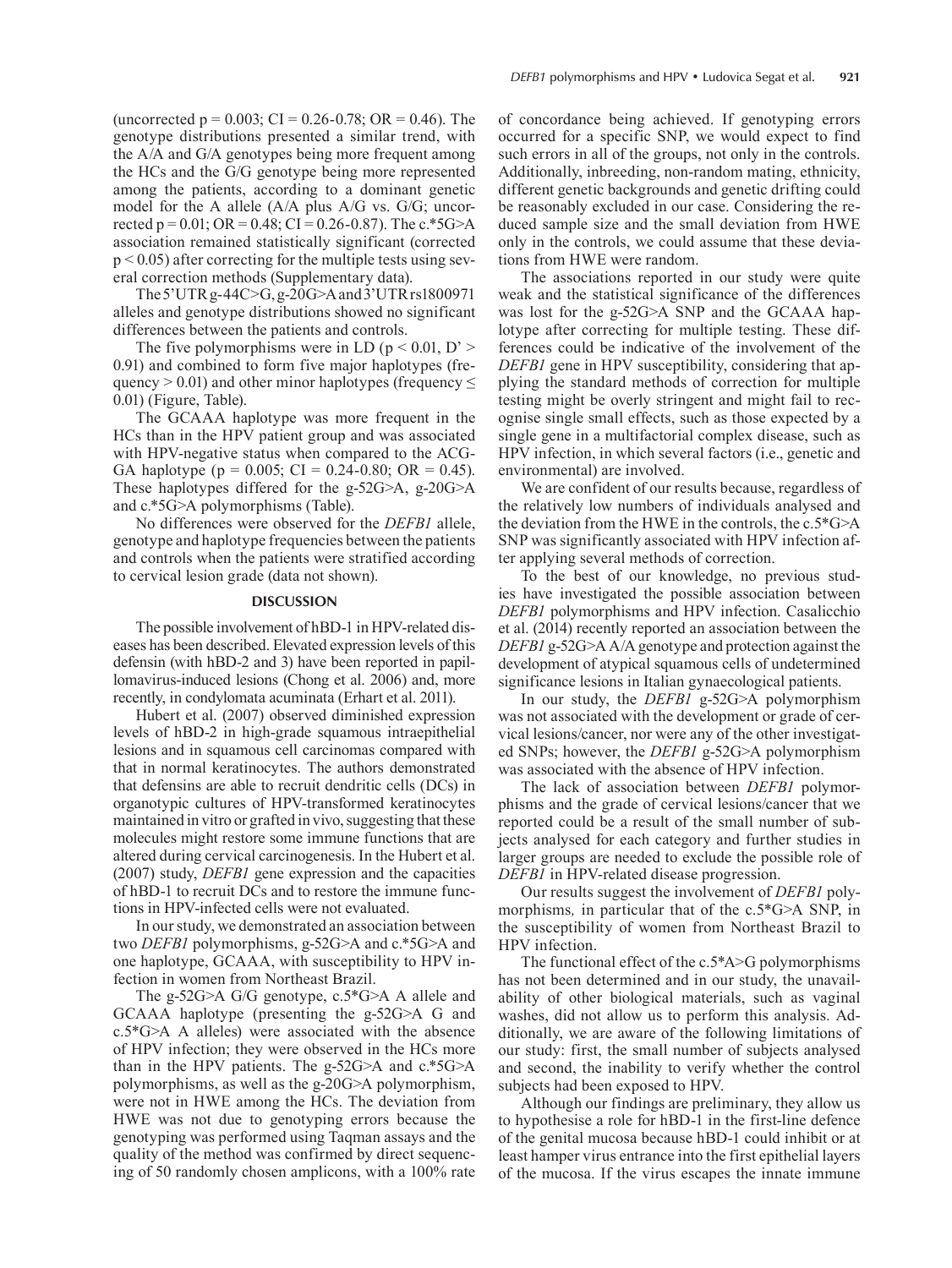control exerted by hBD-1, it is then able to colonise the epithelium and hBD-1 is no longer able to control viral persistence, leading to lesion development and progression to cervical cancer. Because the functional effects of the polymorphisms reported in our study are not completely understood, our hypothesis requires confirmation in future studies.

The relationships between the innate immunity peptide hBD-1 and HPV should be more thoroughly investigated in terms of susceptibility to or protection against infection, considering the possible role of hBD-1 in the persistence of viral infections leading to lesions and cervical cancer.

# **REFERENCES**

- Barrett JC, Fry B, Maller J, Daly MJ 2005. Haploview: analysis and visualization of LD and haplotype maps. *Bioinformatics 21*: 263-265.
- Braida L, Boniotto M, Pontillo A, Tovo PA, Amoroso A, Crovella S 2004. A single-nucleotide polymorphism in the human betadefensin 1 gene is associated with HIV-1 infection in Italian children. *AIDS 18*: 1598-1600.
- Buck CB, Day PM, Thompson CD, Lubkowski J, Lu W, Lowy DR, Schiller JT 2006. Human alpha-defensins block papillomavirus infection. *Proc Natl Acad Sci USA 103*: 1516-1521.
- Bullard RS, Gibson W, Bose SK, Belgrave KJ, Eaddy AC, Wright CJ, Hazen-Martin DJ, Lage JM, Keane TE, Ganz TA, Donald CD 2008. Functional analysis of the host defense peptide human beta defensin-1: new insight into its potential role in cancer. *Mol Immunol 45*: 839-848.
- Casalicchio G, Freato N, Maestri I, Comar M, Crovella S, Segat L 2014. Beta defensin-1 gene polymorphisms and susceptibility to atypical squamous cells of undetermined significance lesions in Italian gynecological patients. *J Med Virol* doi: 10.1002/jmv.23878.
- Chong KT, Xiang L, Wang X, Jun EL, Xi LF, Schweinfurth JM 2006. High level expression of human epithelial beta-defensins (hBD-1, 2 and 3) in papillomavirus induced lesions. *Virol J 3*: 75.
- Coelho AVC, Moura RR, Addobbati CJC, Guimarães RL, Sandrin-Garcia P, Crovella S, Brandão LAC 2014. A rapid screening of ancestry for genetic association studies in an admixed population from Pernambuco, Brazil. *Genet Mol Res, in press.*
- Donald CD, Sun CQ, Lim SD, Macoska J, Cohen C, Amin MB, Young AN, Ganz TA, Marshall FF, Petros JA 2003. Cancer-specific loss of beta-defensin 1 in renal and prostatic carcinomas. *Lab Invest 83*: 501-505.
- Erhart W, Alkasi Ö, Brunke G, Wegener F, Maass N, Arnold N, Arlt A, Meinhold-Heerlein I 2011. Induction of human β-defensins and psoriasin in vulvovaginal human papillomavirus-associated lesions. *J Infect Dis 204*: 391-399.
- Excoffier L, Lischer HE 2010. Arlequin suite version 3.5: a new series of programs to perform population genetics analyses under Linux and Windows. *Mol Ecol Resour 10*: 564-567.
- Hubert P, Herman L, Maillard C, Caberg JH, Nikkels A, Pierard G, Foidart JM, Noel A, Boniver J, Delvenne P 2007. Defensins induce the recruitment of dendritic cells in cervical human papillomavirus-associated (pre)neoplastic lesions formed in vitro and transplanted in vivo. *FASEB J 21*: 2765-2775.
- Karlsen F, Kalantari M, Jenkins A, Pettersen E, Kristensen G, Holm R, Johansson B, Hagmar B 1996. Use of multiple PCR primer sets for optimal detection of human papillomavirus. *J Clinical Microbiol 34*: 2095-2100.
- Klotman ME, Chang TL 2006. Defensins in innate antiviral immunity. *Nat Rev Immunol 6*: 447-456.
- Kosoy R, Nassir R, Tian C, White PA, Butler LM, Silva G, Kittles R, Alarcon-Riquelme ME, Gregersen PK, Belmont JW, De La Vega FM, Seldin MF 2009. Ancestry informative marker sets for determining continental origin and admixture proportions in common populations in America. *Hum Mutat 30*: 69-78.
- Manos MM, Ting Y, Wright DK, Lewis AJ, Broker TR, Wolinsky SM 1989. The use of polymerase chain reaction amplification for the detection of genital human papillomavirus. *Cancer Cells 7*: 209-214.
- Milanese M, Segat L, Pontillo A, Arraes LC, de Lima Filho JL, Crovella S 2006. DEFB1 gene polymorphisms and increased risk of HIV-1 infection in Brazilian children. *AIDS 1*: 1673-1675.
- R Development Core Team 2013. R: a language and environment for statistical computing. Available from: r-project.org.
- Schröder JM, Harder J 2006. Antimicrobial skin peptides and proteins. *Cell Mol Life Sci 63*: 469-486.
- Selsted ME, Ouellette AJ 2005. Mammalian defensins in the antimicrobial immune response. *Nat Immunol 6*: 551-557.
- Sun CQ, Arnold R, Fernandez-Golarz C, Parrish AB, Almekinder T, He J, Ho SM, Svoboda P, Pohl J, Marshall FF, Petros JA 2006. Human beta-defensin-1, a potential chromosome 8p tumor suppressor: control of transcription and induction of apoptosis in renal cell carcinoma. *Cancer Res 66*: 8542-8549.